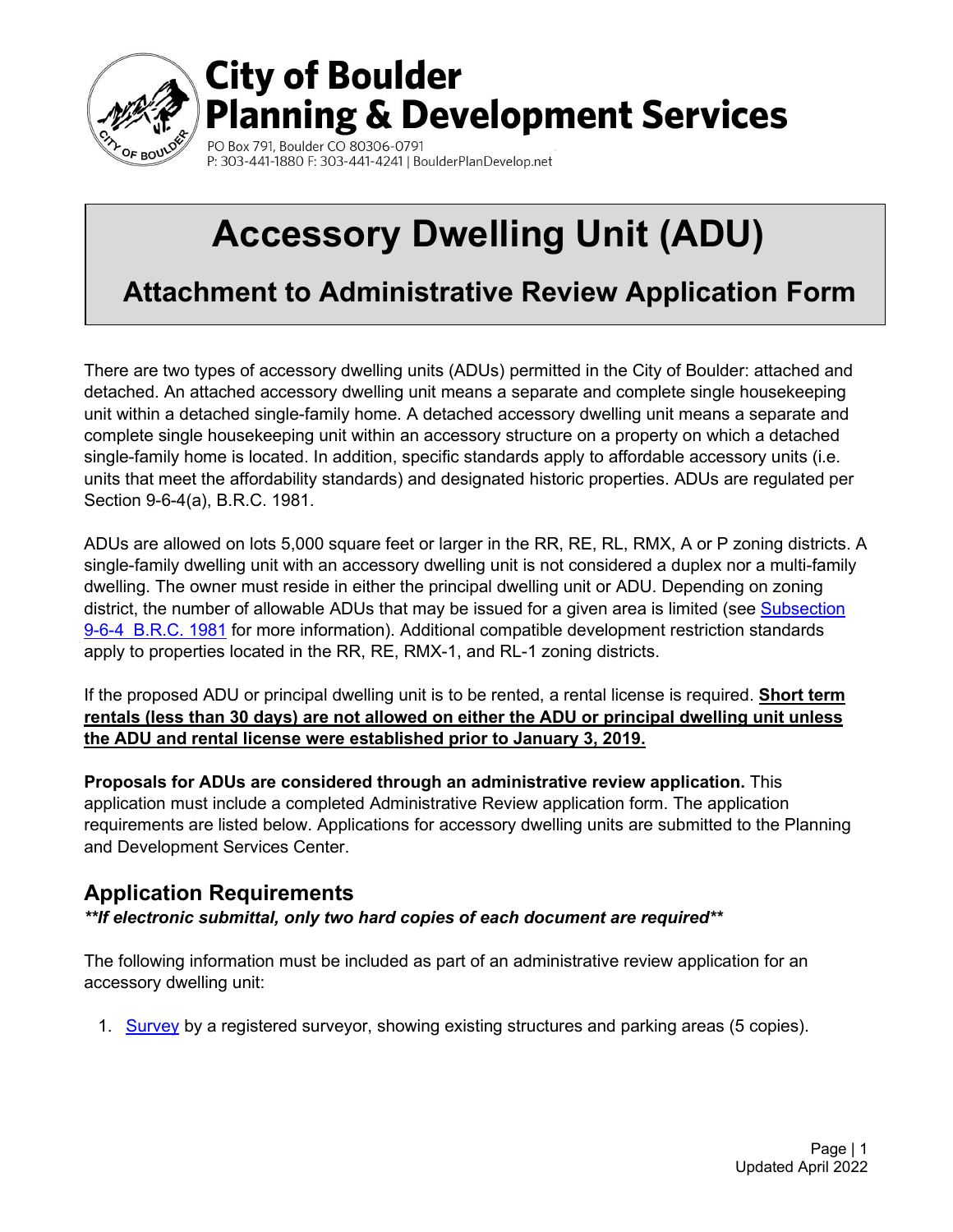- 2. Site Plan showing (5 copies):
	- a. Property lines and lot dimensions;
	- b. Existing buildings, structures, and improvements with dimensions;
	- c. Proposed buildings, structures, improvements, screening and/or landscaping with location and dimensions, including setbacks from property line;
	- d. Required off street parking spaces for principal residence and proposed ADU, showing location and dimensions, including setbacks from property lines;
	- e. Plans should be drawn at a scale of no less than 1" = 30' and should include a north arrow, street name(s), and address of the property.

#### **For detached ADUs:**

- f. Existing topography within 25' of proposed unit. See definition of "Height" in attached definitions;
- g. Location of required sixty square feet of private open space for the ADU (may include porches, decks, balconies, or patio areas).
- 3. Floor Plans showing (5 copies):
	- a. Interior plans shall be drawn at a scale of no less than  $1/8" = 1' (1/4" = 1'$  preferable) and include a north arrow;
	- b. Proposed interior plans for ADU showing rooms, doorways, stairways, and dimensions;
	- c. Interior plans of principal dwelling unit showing rooms, doorways, stairways, and dimensions. If attached ADU, include separation of the ADU from the rest of the dwelling.
	- \* Note: if a basement finish is proposed, please see the *[ICC Building Guide for Single Family](https://www-static.bouldercolorado.gov/docs/PDS/forms/805_Basement_Guide.pdf) [Residential Basement Finishes.](https://www-static.bouldercolorado.gov/docs/PDS/forms/805_Basement_Guide.pdf)*
- 4. Building elevations of detached structure showing **(DETACHED ADUS ONLY)** (5 copies):
	- a. Proposed elevations of detached structure at a scale of no less than 1/8" = 1'. Elevations should clearly label the following:
		- i. The elevation of the low point within 25' of the structure and the elevation at the high point of the structure (see definition of "Height" in attached definitions);
		- ii. Ratio of the height of the roof (measured from the eave line to the top of the roof) to the height of the side walls (measured from the low point of grade to the eave line);
		- iii. Roof pitch;
		- iv. Building materials.
	- b. Description of building materials and architectural design of existing residence on site. Alternatively, provide description of building materials and architectural design of adjacent building(s) along the side yards to demonstrate compatibility. Photos are acceptable.
	- *\* Note: additional information may be requested during review to demonstrate compliance with compatible development standards in the RR, RE, RMX-1, and RL-1 zoning districts.*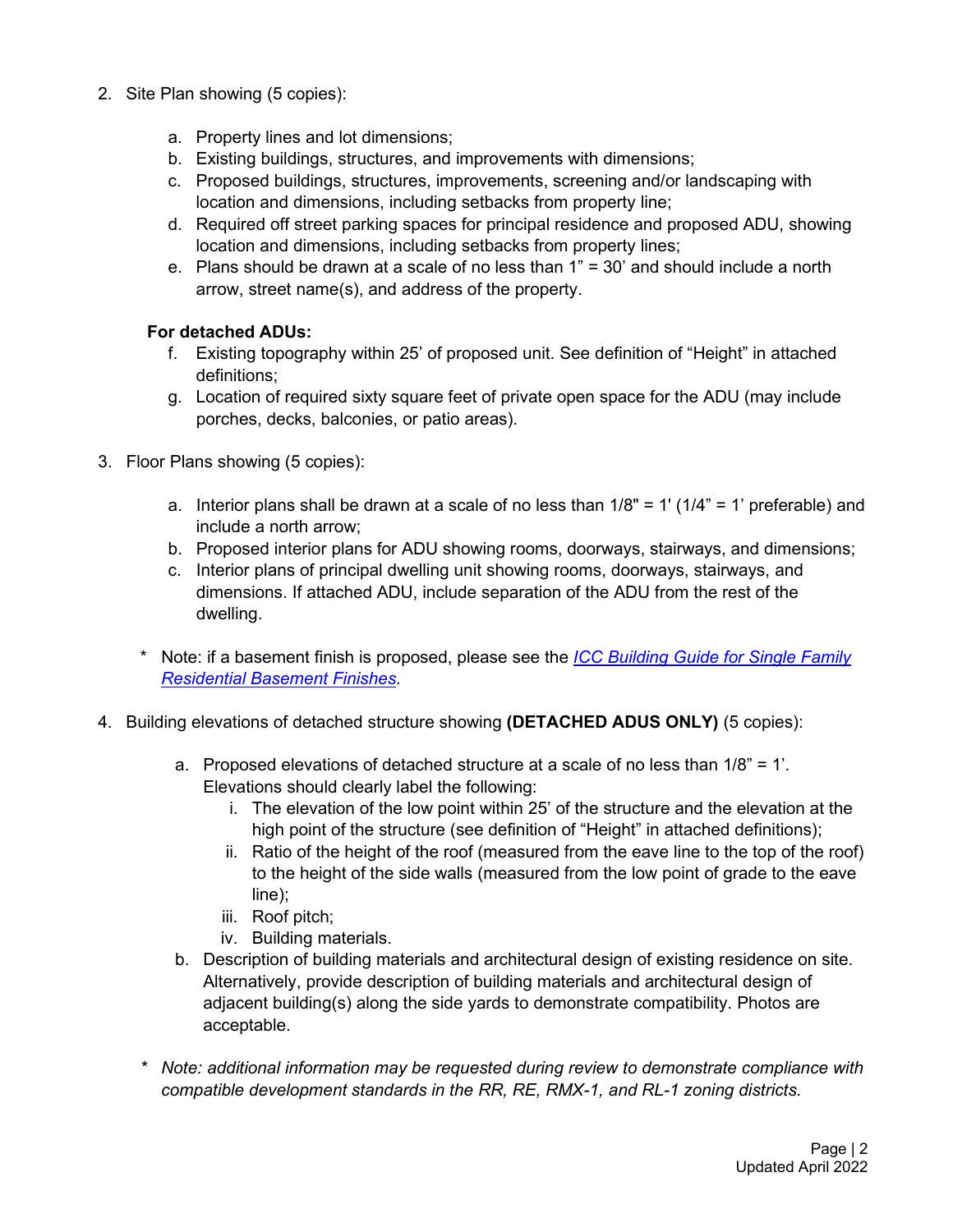- 5. A completed and signed **Project Information Form** (see attached form).
- 6. Proof of current ownership in the form of a copy of a recorded deed, title insurance commitment, or attorney memorandum.
- 7. Completed **Plumbing Fixture Count Form** (see attached form).
- 8. Application fee due at the time of application submittal.
- 9. A completed **Sign Posting Acknowledgment Form** signed by the applicant (see attached form).
- 10. If requesting modifications for a designated historic property, a letter from the City of Boulder Historic Preservation Division describing and verifying the property's eligibility to apply under either Subsections 9-6-4 "Designated Historic Property", B.R.C. 1981.
- 11. If applicable, a copy of the disposition granting a variance request. If a variance is needed and has not been obtained at the time of application, the application cannot be accepted.
- 12. Additional plans may be requested at the time of review.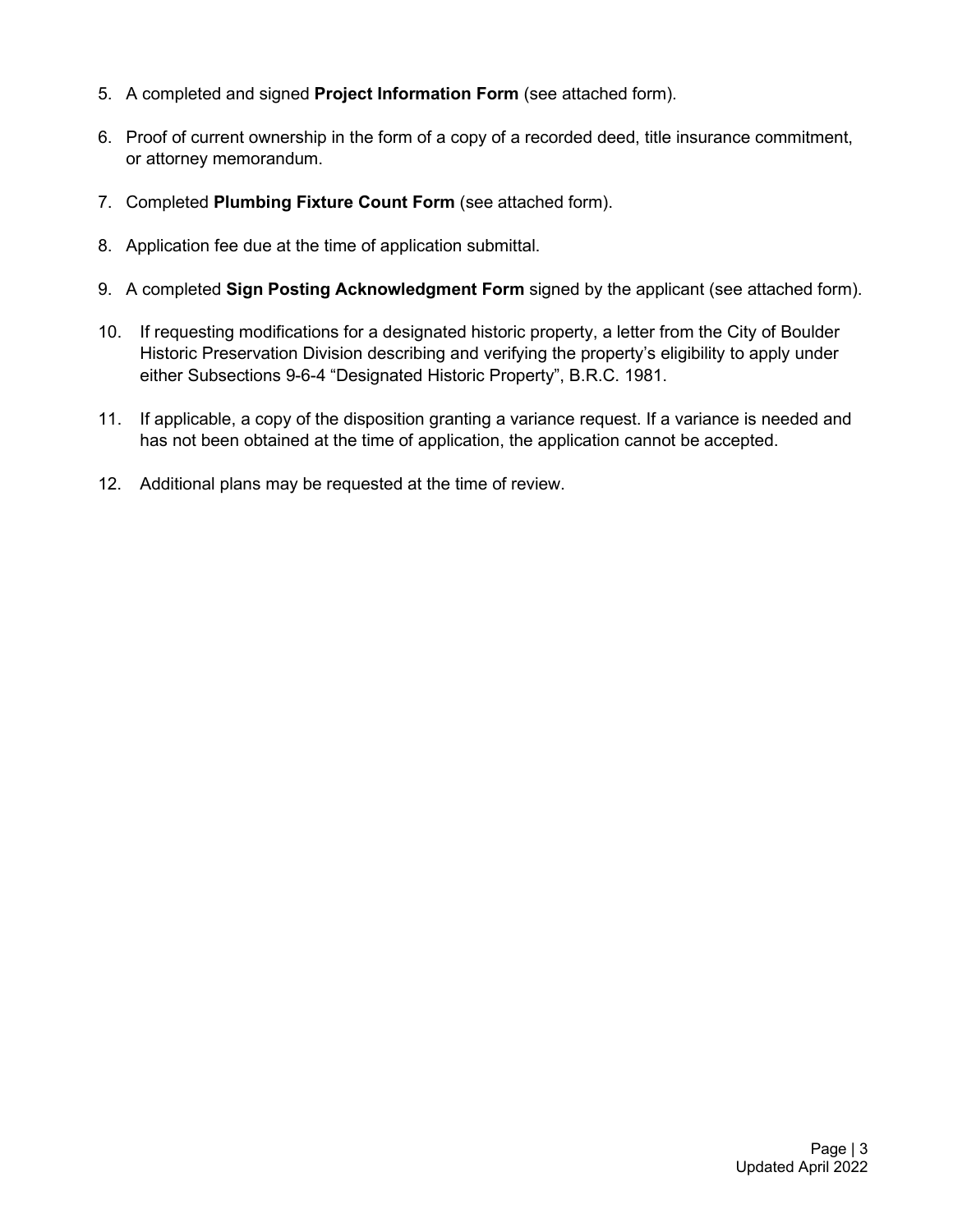#### **ACCESSORY DWELLING UNIT APPLICATION PROJECT INFORMATION Submit with your application.**

| 1. |                                                                                                                                                                               |  |  |  |  |  |  |  |
|----|-------------------------------------------------------------------------------------------------------------------------------------------------------------------------------|--|--|--|--|--|--|--|
| 2. |                                                                                                                                                                               |  |  |  |  |  |  |  |
| 3. | Accessory Dwelling Unit Types (select two):<br>$\Box$ Attached<br>$\Box$ Affordable *must meet affordability standard* (refer to attached definition)<br>Detached Market Rate |  |  |  |  |  |  |  |
| 4. | Does the proposal include modifications for a Designated Historic Property?<br>$\Box$ No<br>$\Box$ Yes                                                                        |  |  |  |  |  |  |  |
| 5. | Total floor area (refer to attached definitions) of principal structure including attached garage:<br>square feet.                                                            |  |  |  |  |  |  |  |
| 6. | Total floor area of the accessory dwelling unit: _________________________________square feet.                                                                                |  |  |  |  |  |  |  |
| 7. | Number of required off-street parking spaces (9' x 19' feet minimum):<br>Existing Proposed Containing Proposed                                                                |  |  |  |  |  |  |  |
| 8. | <b>Existing Rental License on Property:</b><br>$\Box$ None<br>□ Short-Term □ Long-Term<br>License Number: _________________                                                   |  |  |  |  |  |  |  |
|    | <u>IF ATTACHED:</u>                                                                                                                                                           |  |  |  |  |  |  |  |
|    | 9. Is a new entrance being added to the exterior of the home to provide access to the accessory<br>unit?<br>No<br>Yes                                                         |  |  |  |  |  |  |  |
|    | If yes, does this entrance face onto the street fronting the property?<br>а.                                                                                                  |  |  |  |  |  |  |  |
|    | Yes<br>No                                                                                                                                                                     |  |  |  |  |  |  |  |
|    | b. If yes, describe how the new entrance is screened from the street, including the design<br>and materials to be used (attach sheets if more space is needed):               |  |  |  |  |  |  |  |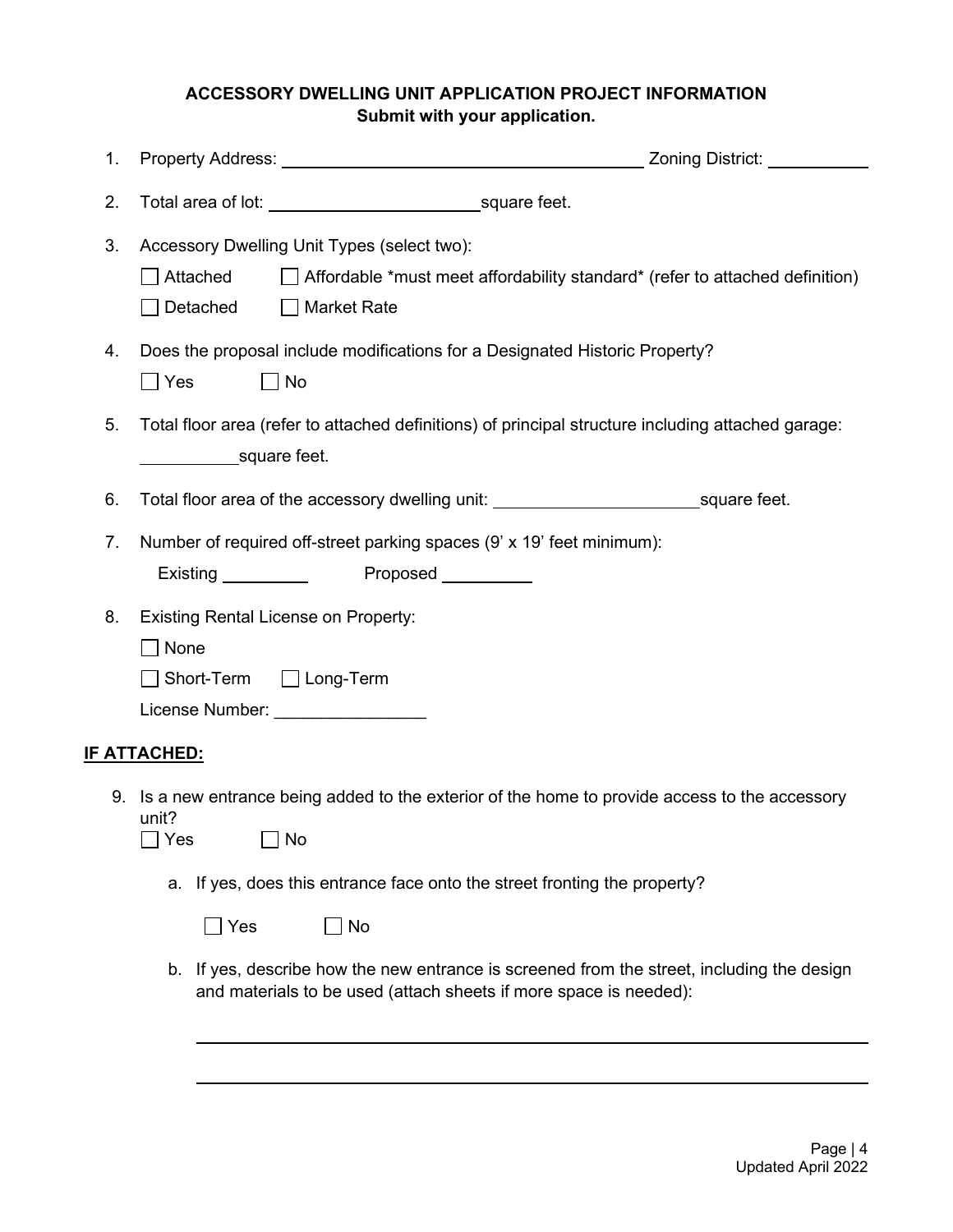#### **IF DETACHED:**

10. What is the total building coverage of the ADU? Square feet.

11. Height of accessory structure (refer to attached definitions)? Feet.

12. Amount of private open space provided for ADU? square feet.

I certify that the information and exhibits herewith submitted are true and correct to the best of my knowledge, that I have my permanent residence and currently live at the property for which this application is being made, and that I have at least a 50 percent fee simple ownership interest in the property.

**\_\_\_\_\_\_\_\_\_\_\_\_\_\_\_\_\_\_\_\_\_\_\_\_\_\_\_\_\_\_\_\_\_\_\_\_\_\_\_\_\_\_\_\_\_\_\_\_\_\_\_\_\_\_\_\_\_\_\_\_\_\_\_\_\_\_\_\_\_\_\_\_\_\_\_\_\_\_\_\_\_\_**

|                                                                                                                                                                                                                                     | Date __________ |
|-------------------------------------------------------------------------------------------------------------------------------------------------------------------------------------------------------------------------------------|-----------------|
| Owner's Signature <u>experience</u> and the series of the series of the series of the series of the series of the series of the series of the series of the series of the series of the series of the series of the series of the s |                 |
|                                                                                                                                                                                                                                     | Date            |
|                                                                                                                                                                                                                                     |                 |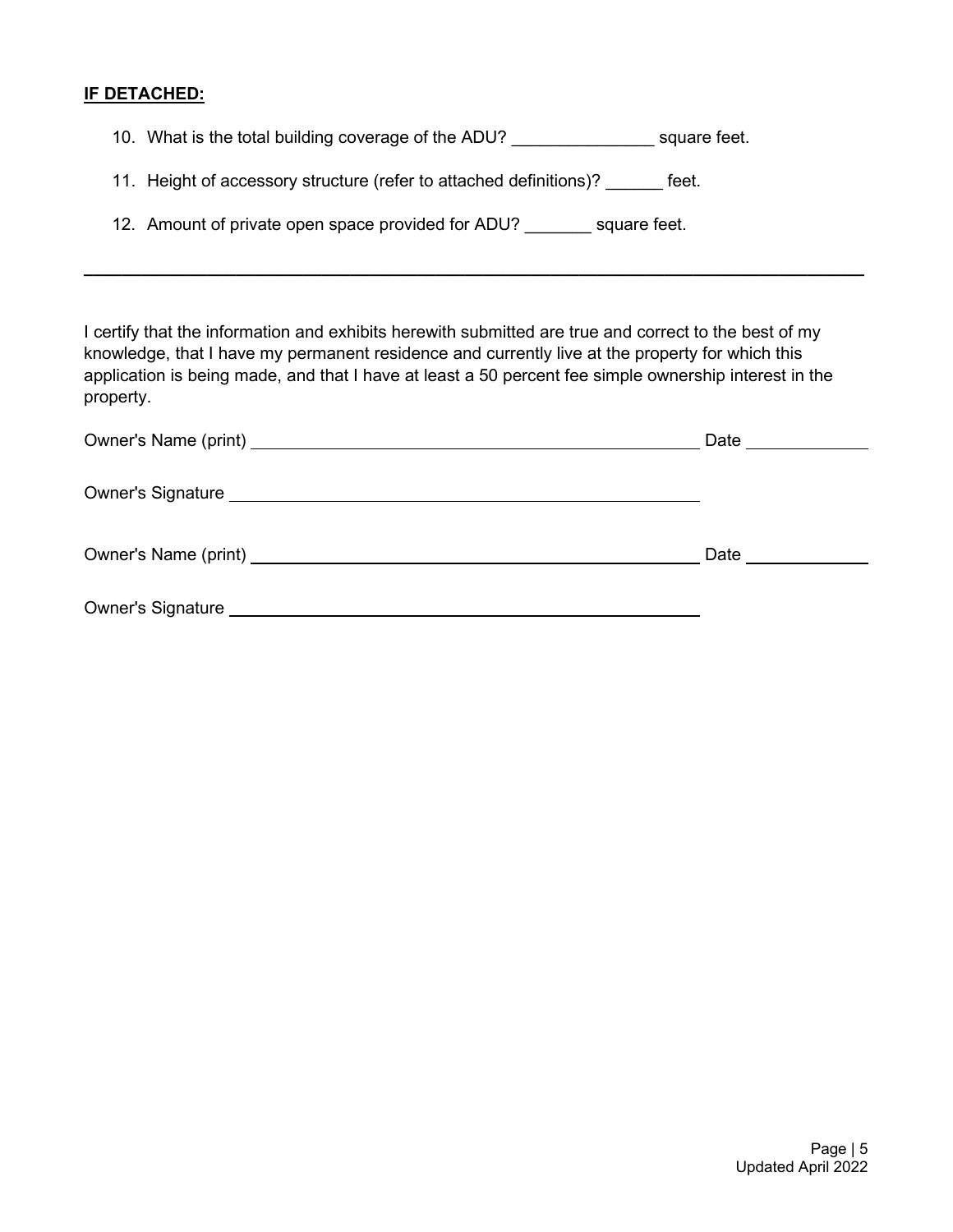#### **ACCESSORY DWELLING UNIT APPLICATION AND REVIEW PROCESS**



Page | 6 Updated April 2022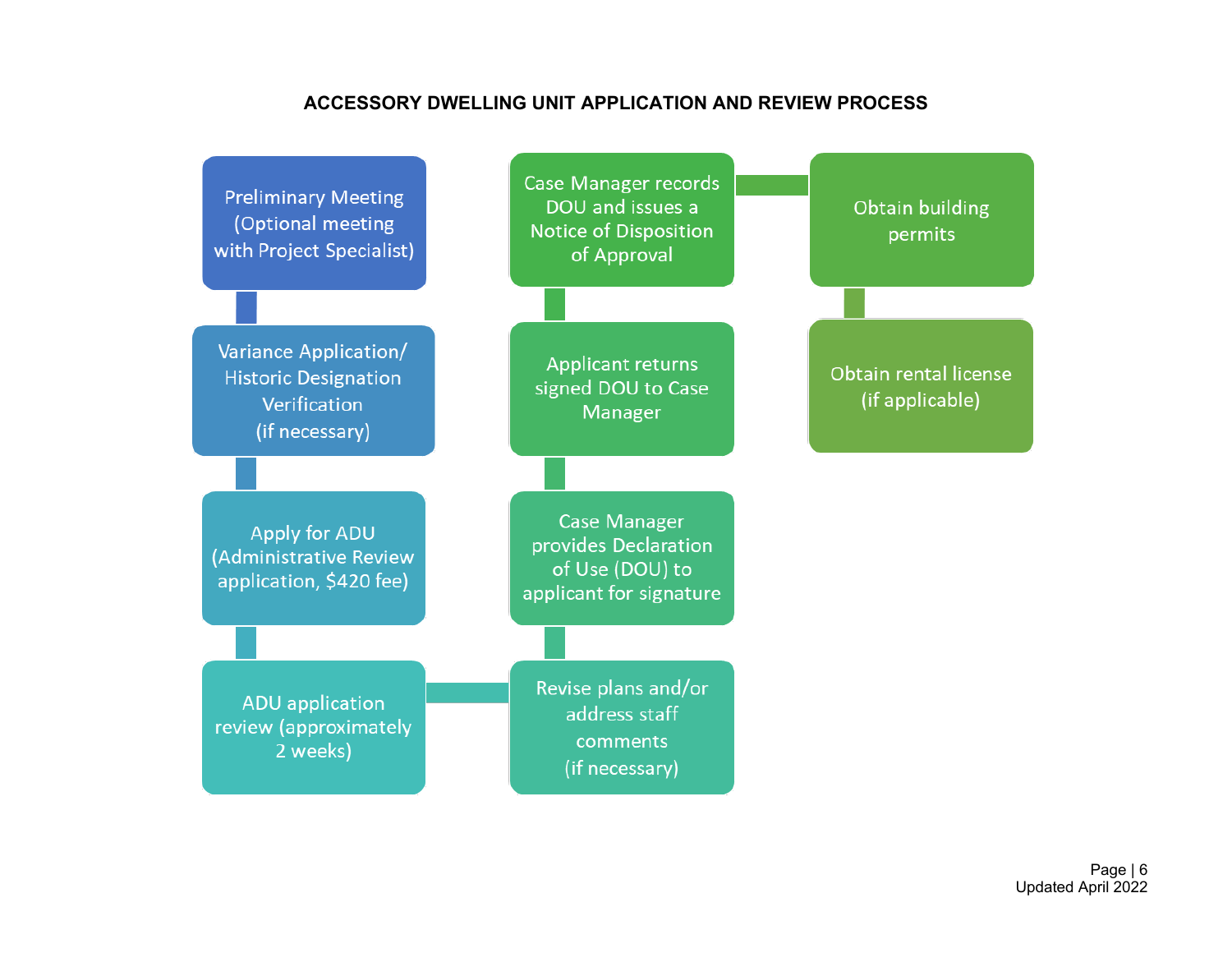#### **USEFUL DEFINITIONS IN THE LAND USE CODE (Section 9-16-1, B.R.C. 1981**

*Affordability standard* means rents do not exceed the maximum rents established by the Colorado Housing and Finance Authority or similar agency for households earning no more than seventy-five percent of the area median income. The city manager shall publish a table setting forth the maximum rents based on information provided by the Colorado Housing and Finance Authority or its similar agency.

*Affordable accessory unit* means a unit for which the rents meet the affordability standard.

*Attached accessory dwelling unit* means a separate and complete single housekeeping unit within a detached dwelling unit, permitted under the provisions of Subsection 9-6-3(a), B.R.C. 1981.

*Building coverage* means the maximum horizontal area within the outer perimeter of the building walls, dividers, or columns at ground level or above, whichever is the greater area, including, without limitation, courts and exterior stairways, but excluding:

- 1) Uncovered decks, stoops, patios, terraces, and stairways, all less than thirty inches high;
- 2) The outer four feet of completely open, uncovered, cantilevered balconies that have a minimum of eight feet vertical clearance below;
- 3) Up to three hundred square feet of a single-family detached residence front porch that is adjacent to a street;
- 4) Up to one hundred fifty square feet of additional porch area not located in the front yard for a single-family detached residence; and
- 5) One accessory building, no larger than eighty square feet in size and no taller than ten feet in height, associated with a single-family detached residence.

*Detached accessory dwelling unit* means a separate and complete single housekeeping unit within an accessory structure to the principal dwelling unit of the lot or parcel upon which the unit is located that is permitted under the provisions of Paragraph 9-6-3 (a)(34), B.R.C. 1981.

*Floor area* means the total square footage of all levels measured to the outside surface of the exterior framing, to six inches beyond the interior wall on an exterior wall, or to the outside surface of the exterior walls if there is no exterior framing, of a building or portion thereof, which includes stairways, elevators, the portions of all exterior elevated above grade corridors, balconies, and walkways that are required for primary or secondary egress by Chapter 10-5, "Building Code,", storage and mechanical rooms, whether internal or external to the structure, but excluding an atrium on the interior of a building where no floor exists, a courtyard, the stairway opening at the uppermost floor of a building, and floor area that meets the definition of uninhabitable space.

*Height* means the vertical distance from the lowest point within twenty-five feet of the tallest side of the structure to the uppermost point of the roof. The lowest point shall be calculated using the natural grade. The tallest side shall be that side whose lowest exposed exterior point is lower in elevation than the lowest exposed exterior point of any other side of the building.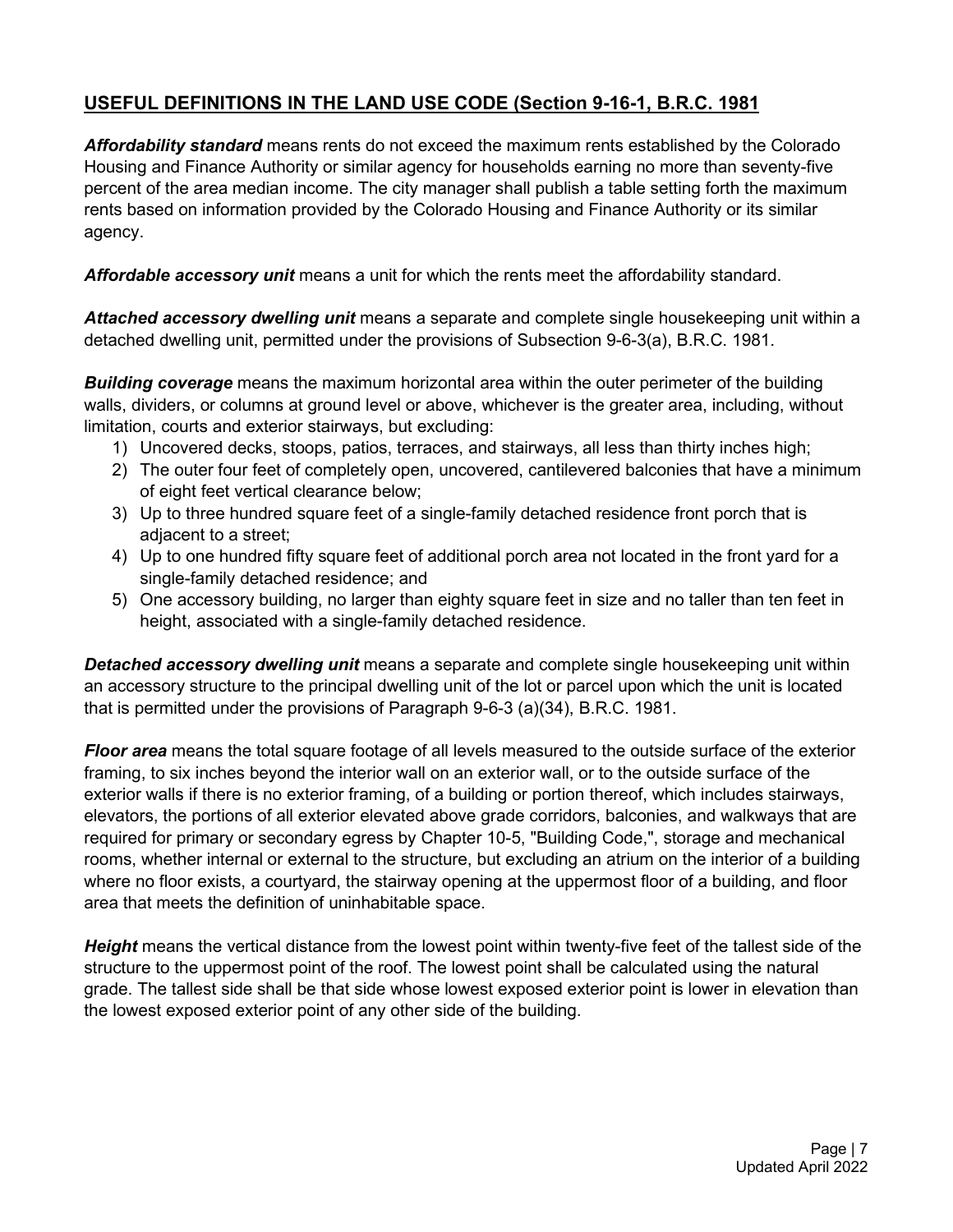*Housekeeping unit* means one room or rooms with internal connections for separate residential occupancy and including bathroom and kitchen facilities. Multiple housekeeping units exist if there is more than one address to the property or more than one kitchen; or if there are separate entrances to rooms which could be used as separate housekeeping units; or if there is a lockable, physical separation between rooms in a dwelling unit such that a room or rooms on each side of the separation could be used as a housekeeping unit or rooms with no internal connections.

*Kitchen* means any part of a room or dwelling unit that can be used for the preparation of food that includes one or more of the following: a refrigerator, cooking device, kitchen sink, or dishwasher. The following do not constitute a kitchen under this definition: (1) a wet bar; or (2) an ancillary refrigerator that is used solely to store food that is prepared in the kitchen of a principal dwelling unit.

*Owner-occupied* means a dwelling unit or accessory unit that is the principal residence of at least one owner of record of the lot or parcel upon which the dwelling unit or accessory unit is located, who possesses at least an estate for life or a fifty percent fee simple ownership interest or is the trustor of a revocable living trust.

*Principal residence* means the dwelling unit in which a person resides for more than one-half of the year. However, if (1) the person owns another dwelling unit that is not licensed for long term rental; (2) the person's spouse or domestic partner has a different principal residence; (3) the person's driver's license, voter registration or any dependent's school registration shows a different residence address; or (4) the Boulder County Assessor lists a mailing address from the dwelling unit address, it shall be presumed that the dwelling unit in question is not a principal residence. Provided, however, no presumption shall apply in any criminal proceeding.

*Uninhabitable space* means a room or portion thereof that is six feet or less in floor to ceiling height, or a room solely used to house mechanical or electrical equipment that serves the building, including, without limitation, heating, cooling, electrical, ventilation and filtration systems, or any parking facility located completely below grade on all sides of the structure regardless of the topography of the site (see definition of "floor area").

*Wet bar* means a bar for mixing drinks that may contain a sink with running water, a dishwasher, and a refrigerator but no other facilities that can be used for the preparation of food other than mixing drinks. A sink in a wet bar must be smaller than a kitchen sink, as defined in Section 10-2-2, B.R.C. 1981.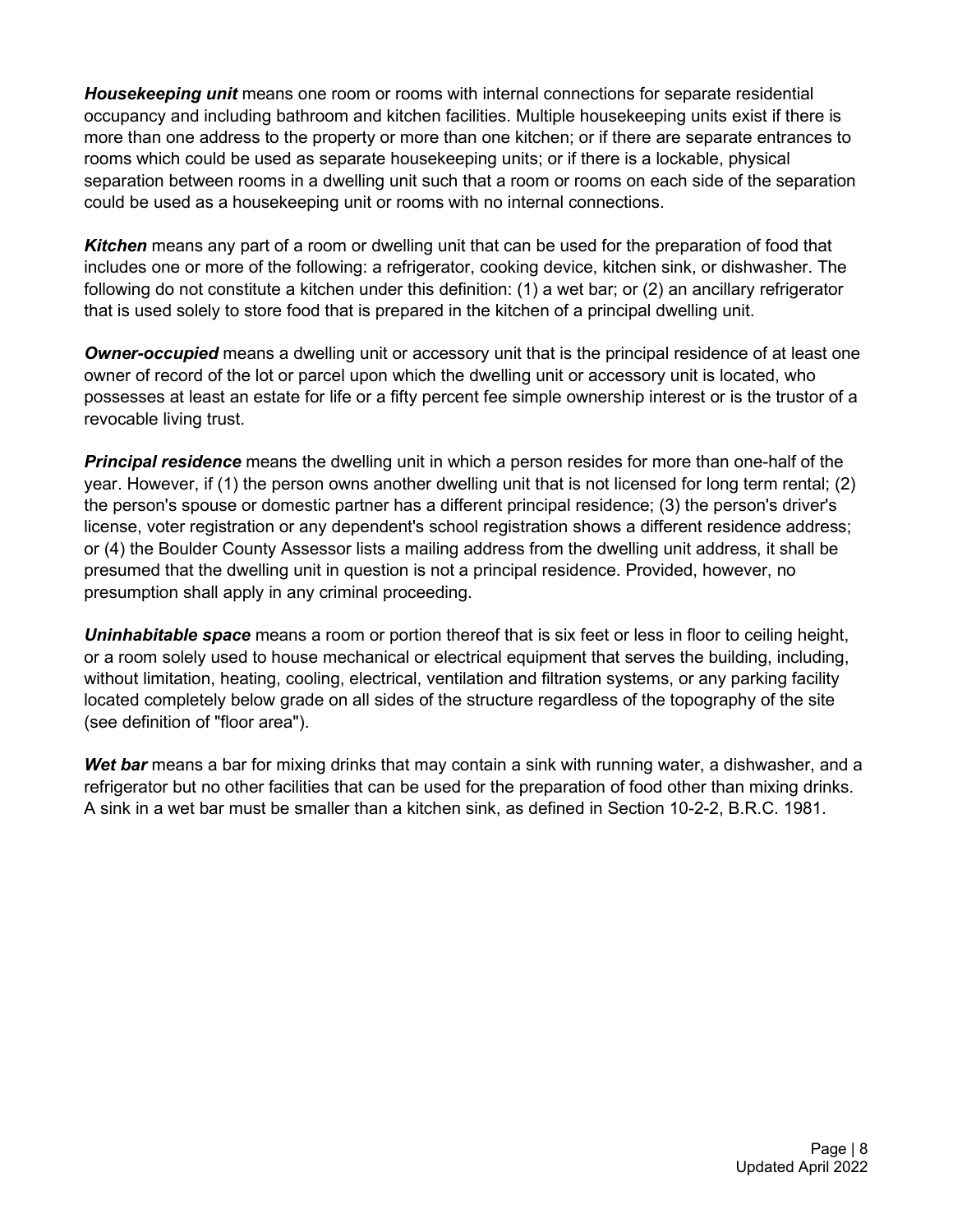### **SIGN POSTING REQUIREMENTS APPLICANT'S ACKNOWLEDGMENT FORM**

Required for Accessory Dwelling Unit Administrative Review Applications

- (A) The notice shall be on weatherproof signs that have been provided by the city and placed on the subject property.
- (B) All such notice shall be posted no later than three days after the date the application is filed in order to ensure that notice is posted early in the review process.
- (C) The signs shall be placed along each abutting street, perpendicular to the direction of travel, in a manner that makes them clearly visible to neighboring residents and passers-by. At least one sign shall be posted on each street frontage.
- (D) The signs shall remain in place during the period leading up to a decision by the city but not less than 10 days.
- (E) On or before the date that the city is scheduled to make a decision on the application, the city manager will require the applicant to certify, in writing, that notice was posted according to the above requirements.

|                                             | am filing an Administrative Review |
|---------------------------------------------|------------------------------------|
| (PRINT NAME OF APPLICANT OR CONTACT PERSON) |                                    |

Application for an Accessory Dwelling Unit on behalf of the property owner(s)

(PRINT NAME OF OWNER(S) IF OTHER THAN APPLICANT/CONTACT)

for property located at

I have read the city's sign posting requirements above and acknowledge and agree to the following:

- 1. I understand that I must use the sign(s) that the city will provide to me at the time that I file my application. The sign(s) will include information about my application and property location in order to provide required public notice.
- 2. I am responsible for ensuring that the sign(s) is posted on the property described above in such a way that meets the requirements of Section 9-4-3(c), B.R.C. 1981 (summarized above), including visibility of the sign(s), time and duration of the sign(s) posting, and reposting any signs that are removed, damaged, or otherwise displaced from the site. As necessary, I shall obtain a replacement sign(s) from the city for reposting.
- 3. I understand that certain future changes to my application, including but not limited to, changes to the project description or adding a review type, may require that I post a new sign(s). The city will notify me if such a reposting is required and provide me with a necessary replacement sign(s).
- 4. I understand that failing to provide the public notice by sign posting required by the city's land use regulation may result in a delay in the city's issuing a decision or a legal challenge of any issued decision.

NAME OF APPLICANT OR CONTACT PERSON DATE

Please keep a copy of this signed form for your reference. If you have any questions about the sign posting requirements or to obtain a replacement sign, please call 303-441-1880.